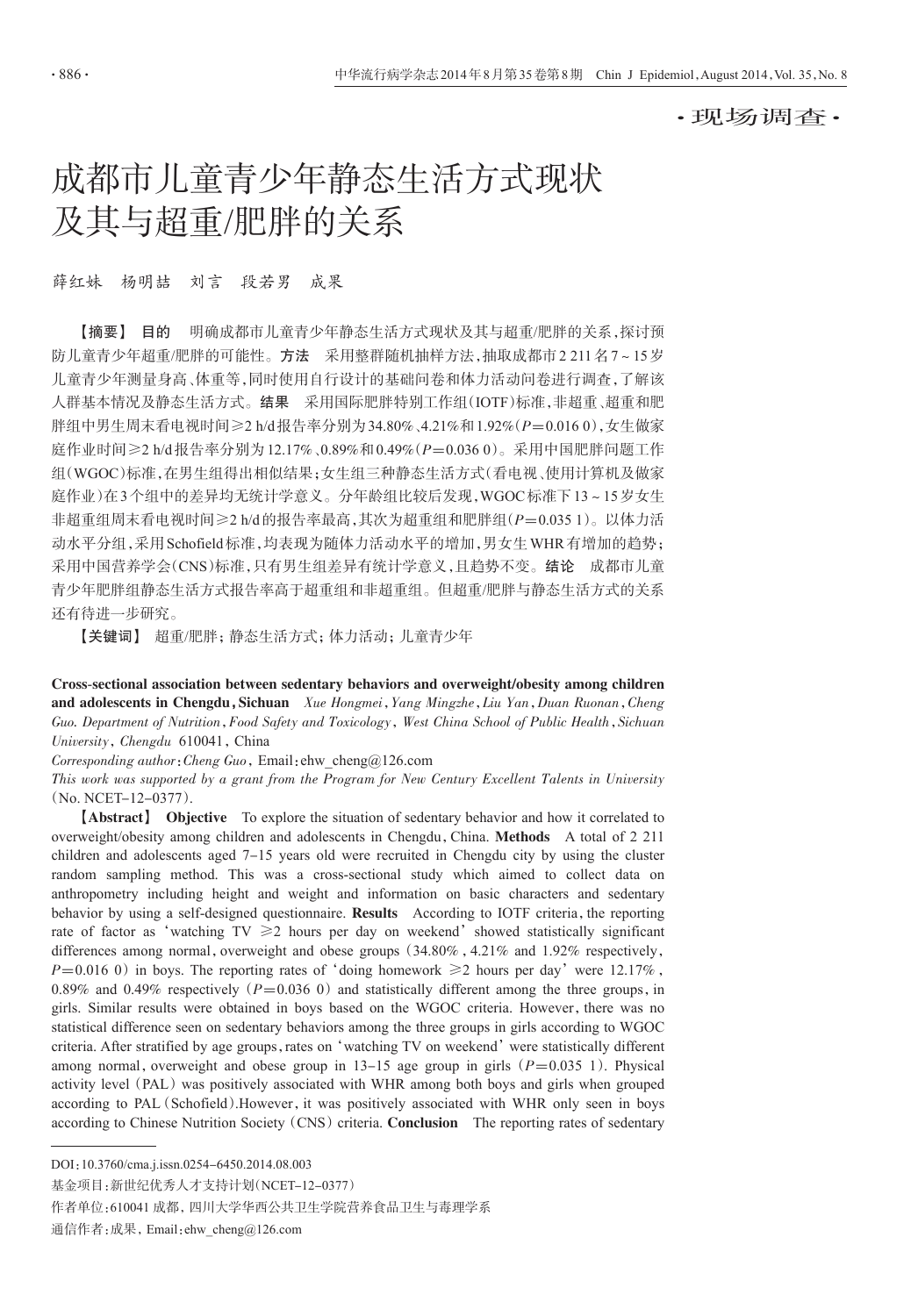behavior in obese children were higher than that in overweight/normal ones. However, the correlation of sedentary behaviors on overweight/obesity called for further studies.

**[Key words]** Overweight/obesity; Sedentary behavior; Physical activity; Children/adolescents

超重/肥胖是遗传、环境和社会等多方面因素共 同作用的结果。研究表明长时间静坐会增加儿童青 少年患超重/肥胖的危险[1-6]。此外体力活动缺乏可 影响遗传基因对超重/肥胖的作用结果[<sup>7</sup>] 。目前国内 外关于儿童青少年超重/肥胖影响因素的研究已成 为一个热点。而成都市作为我国西南地区代表城 市,近年来经济发展迅速,生活方式发生巨大改变, 尚缺乏儿童青少年静态生活方式与超重/肥胖关系 的报道。为此,2012年12月至2013年4月本研究调 查成都市 7~15 岁儿童青少年静态生活方式(看电 视、使用计算机及做家庭作业)状况,并探讨静态生 活方式与儿童青少年超重/肥胖的关系。

### 对象与方法

1. 研究对象:按照整群随机抽样方法,随机抽 取成都市中、小学各2所,再从每个学校每个年级随 机抽取 1~3 个班,抽中班的所有学生作为研究对 象。共调查2 211名学生,年龄7~15(M=11.0)岁, 其中男生1 145人,女生1 066人。本研究得到四川 大学伦理委员会批准,调查对象均由家长签订知情 同意书。

2. 研究方法:利用超声波电子体重仪(郑州鼎 恒电子科技公司产品)测量身高、体重,按常规方 法测量,连续测量 2 次取均值,身高精确至 0.1 cm, 体重精确至 0.1 kg。根据身高、体重值计算 BMI (kg/m2 )。利用皮尺测量腰围和臀围,腰围为经脐部 中心的水平围长,臀围为臀部向后最突出部位的水 平围长(皮尺放在前面的耻骨联合和背后臀大肌最 凸处),连续测量 2 次后取均值。同时计算 WHR。 所有测量人员均经过体格测量标准培训[<sup>8</sup>] 。

问卷调查分为基本情况及体力活动状况两部 分。基本情况问卷由调查对象或家长填写,并及时 回收。内容包括年龄、出生体重及相关家庭信息 等。体力活动问卷由调查对象在调查人员的帮助下 自行填写。内容包括周一至五或周末(周六和周日) 平均每天看电视、使用计算机和做家庭作业时间,以 及过去一年进行的游戏、体育类活动。根据回收体 力活动问卷信息计算每天体力活动时间,然后利用 代谢当量(MET)<sup>[9]</sup>计算调查对象平均1d的体力活 动能量消耗(PAEE),利用中国营养学会(CNS)推荐 公式[10]及 Schofield公式[11]分别计算体力活动水平 (PAL)。然后根据三分位数将PAEE和PAL分别分 成低、中、高三组。调查问卷均经过预实验验证。

3. 超重/肥胖判断标准:BMI值作为评价超重/肥 胖的指标。分别采用中国肥胖问题工作组推荐的 "中国学龄儿童青少年超重、肥胖筛查体重指数值分 类标准『『2』"(WGOC标准)和国际肥胖组推荐的超重 和肥胖 BMI 参考值(IOTF 标准)[13]将调查对象分成 非超重、超重和肥胖组。

4. 统计学分析:使用EpiData 3.1软件建立数据 库和数据统一双录入,并由专门人员核查。利用  $\mathrm{SAS}$  9.1 软件分析数据。采用 $\chi^2$ 检验比较基本情况、 不同静态生活方式、PAEE及PAL的性别差异,再利 用χ<sup>2</sup>检验分性别年龄别比较不同肥胖定义标准下静 态生活方式持续时间的差异,最后利用Wilcoxon秩 和检验比较不同PAL下WHR的差异。

## 结 果

1. 一般情况:共调查7~15岁儿童青少年2 211 人,其中静态生活方式有效数据者2 103人,数据有 效率为95.12%,男生占51.93%;出生体重有效数据 者1 836人,数据有效率为83.04%,男生占49.95%; 体力活动及体力活动水平有效数据者 2 211 人,数 据有效率为 100%,男生占 51.79%。各年龄组男女 性别比基本一致。男女生出生体重报告率有差异  $(\chi^2 = 10.3629, P = 0.0013)$ ,男生出生体重≥4 kg报 告率大于女生,<4 kg的报告率小于女生(表1)。

2. 静态生活方式报告率:调查表明,周一至五看 电视时间男、女生不同(P=0.001 1),男生周一至五 看电视时间≥2 h/d的报告率高于女生。男、女生周 一至五及周末使用计算机时间≥2 h/d 的报告率均 不同,差异有统计学意义(周一至五:P<0.000 1;周 末:P<0.000 1),均表现为男生报告率高于女生。 男女生周一至五及周末每天做家庭作业时间的差异 均无统计学意义(表1)。

表 2 显示男女生静态生活方式报告情况不同。 根据IOTF和WGOC标准分别将调查对象分为非超 重、超重和肥胖组。IOTF标准下,三组男生周末每 天看电视时间的差异有统计学意义(看电视≥2 h/d 报告率分别为34.80%、4.21%和1.92%, $\chi^2 = 8.2665$ , P=0.016 0)。使用计算机及做家庭作业时间的差 异均无统计学意义。三组女生做家庭作业时间的差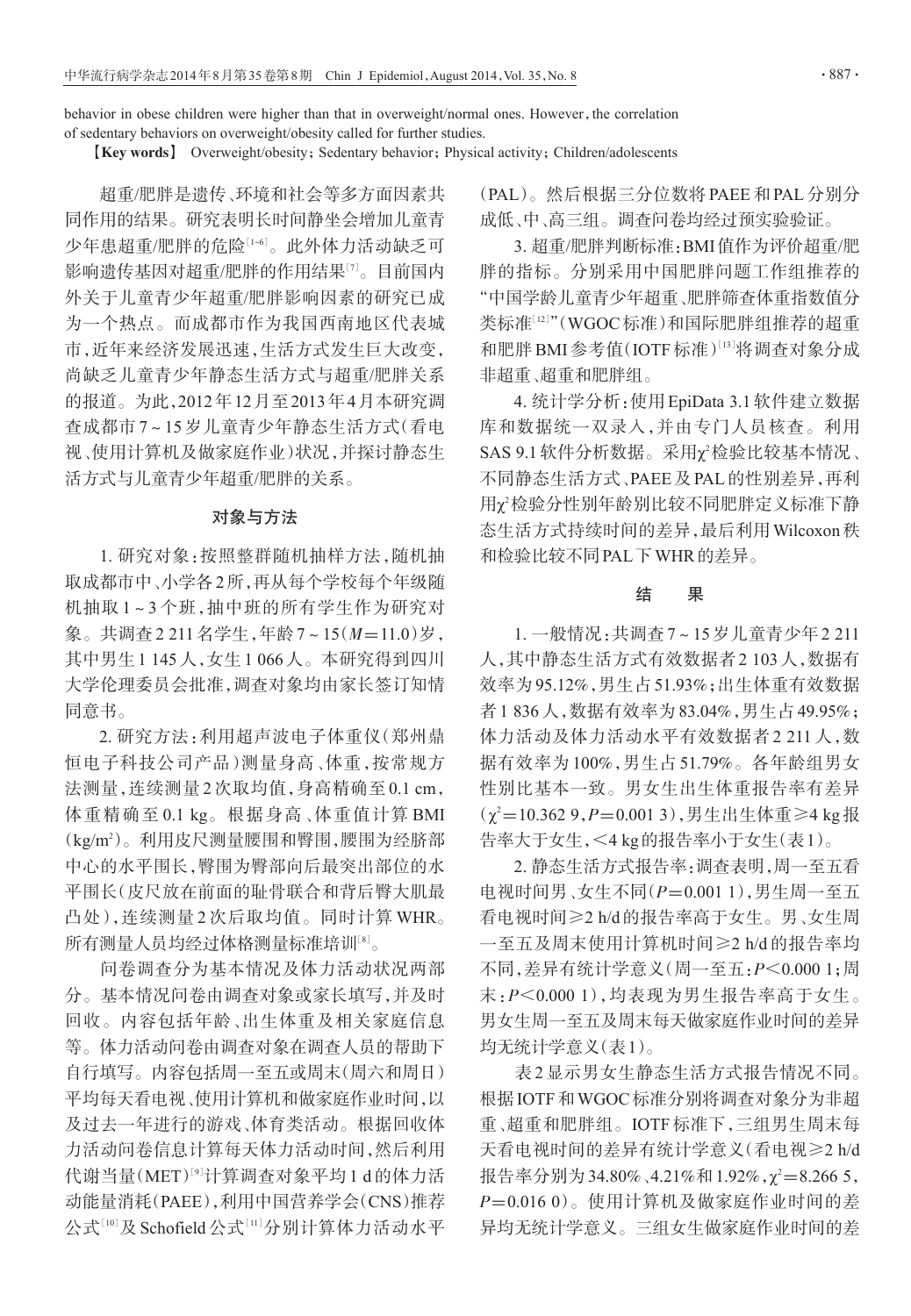表1 成都市7~15岁2 211名儿童青少年基本特征

| 特<br>征                   | 男生         | 女生         | $\chi^2$ 值 | P值       |
|--------------------------|------------|------------|------------|----------|
| 年龄组(岁)                   |            |            |            |          |
| $7\sim$                  | 416(19.78) | 396(18.83) |            |          |
| $10\sim$                 | 428(20.35) | 407(19.35) |            |          |
| $13 - 15$                | 248(11.79) | 208(9.89)  |            |          |
| 看电视时间(h)                 |            |            |            |          |
| 周一至五                     |            |            | 10.569 0   | 0.0011   |
| $<$ 2                    | 928(44.13) | 907(43.13) |            |          |
| $\geqslant$ 2            | 164(7.80)  | 104(4.95)  |            |          |
| 周末                       |            |            | 0.6065     | 0.436 1  |
| $<$ 2                    | 645(30.67) | 614(29.20) |            |          |
| $\geqslant$              | 447(21.26) | 397(18.88) |            |          |
| 使用计算机时间(h)               |            |            |            |          |
| 周一至五                     |            |            | 25.1998    | < 0.0001 |
| $<$ 2                    | 976(46.41) | 963(45.79) |            |          |
| $\geqslant$              | 116(5.52)  | 48(2.28)   |            |          |
| 周末                       |            |            | 57.6443    | < 0.0001 |
| $<$ 2                    | 739(35.14) | 830(39.47) |            |          |
| $\geqslant$              | 353(16.79) | 181(8.61)  |            |          |
| 做家庭作业时间(h)               |            |            |            |          |
| 周一至五                     |            |            | 1.1597     | 0.2815   |
| $<$ 2                    | 926(44.03) | 874(41.56) |            |          |
| $\geqslant$              | 166(7.89)  | 137(6.51)  |            |          |
| 周末                       |            |            | 1.1462     | 0.2843   |
| $<$ 2                    | 793(37.71) | 755(35.90) |            |          |
| $\geqslant$              | 299(14.22) | 256(12.17) |            |          |
| 出生体重(kg)                 |            |            | 10.3629    | 0.0013   |
| $<$ 4                    | 800(43.57) | 844(45.97) |            |          |
| $\geqslant$              | 117(6.37)  | 75(4.08)   |            |          |
| 体力活动能量消耗"                |            |            | 7.8943     | 0.0193   |
| 低                        | 376(17.01) | 326(14.74) |            |          |
| 中                        | 358(16.19) | 379(17.14) |            |          |
| 高                        | 411(18.59) | 361(16.33) |            |          |
| 体力活动水平(CNS) <sup>b</sup> |            |            | 3.7557     | 0.1529   |
| 低                        | 377(17.05) | 334(15.11) |            |          |
| 中                        | 370(16.73) | 386(17.46) |            |          |
| 高                        | 398(18.00) | 346(15.65) |            |          |
| 体力活动水平(2)                |            |            | 9.9268     | 0.0070   |
| 低                        | 371(16.78) | 379(17.14) |            |          |
| 中                        | 376(17.01) | 383(17.32) |            |          |
| 高                        | 398(18.00) | 304(13.75) |            |          |

注:括号外数据为人数(部分有缺失),括号内数据为报告率 (%); 体力活动能量消耗(PAEE)=总能量消耗(TEE)-静息能量 消耗(REE)或PAEE=90%TEE-基础能量消耗(BMR),利用三分位 (25%、50%、75%)将PAEE 分成低、中、高三组; 体力活动水平(CNS 标准):PAL=TEE/BMR,BMR 分组方式同 PAEE;体力活动水平 (Schofield标准):PAL=TEE/REE,分组方式同PAEE

异有统计学意义(≥2 h/d 报告率分别为 12.17%、 0.89%、0.49%, $\chi^2{=}$ 6.649 5,P ${=}$ 0.036 0)。WGOC 标 准下,男生组得出相似结果。三组女生 3 种静态生 活方式的差异均无统计学意义。分年龄组比较后 发现,13~15岁女生在IOTF标准下,周末看电视时

间≥2 h/d的报告率均有随体重增加,报告率降低的 趋势(报告率分别为 54.33%、6.73%和 0.00%, χ<sup>2</sup>= 5.323 7,P=0.069 8)。WGOC 标准下,13~15 岁女 生周末每天看电视时间在三组的差异有统计学意义  $(\chi^2=6.6980, P=0.0351)$ ,看电视时间≥2 h/d报告 率分别为52.88%、6.73%和1.44%。男生分年龄组比 较后差异均无统计学意义。

3. 体力活动情况:将 PAEE 分成低、中、高组比 较后发现,男女生 PAEE 报告率差异有统计学意义 (χ'=3.755 7,*P*=0.152 9),高 PAEE 组男生报告率高 于女生(表 1)。将 CNS 和 Schofield 标准的 PAL 分 为三组比较WHR,表明在Schofield标准 下PAL,男 女生PAL低、中、高三组的WHR差异均有统计学意  $\chi$ (男生: $H=8.0583$ , $P=0.0178$ ;女生: $H=8.2112$ , P=0.016 5),且均表现为随PAL的增高,WHR有增 加的趋势。在CNS标准下,PAL只有男生组的差异 有统计学意义(H=6.454 3,P=0.039 7),且趋势不 变(表3)。

#### 讨 论

本研究显示男生静态生活方式报告率高于女 生。分别采用IOTF和WGOC标准将调查对象分为 非超重、超重及肥胖组后发现,男生在两种标准下报 告情况相同,女生则有差异。男生非超重组周末看 电视时间≥2 h/d报告率最高,其次为超重组和肥胖 组,分年龄组比较后差异均无统计学意义;女生在上 述两种标准下报告情况有所差异,IOTF标准下非超 重组做家庭作业时间≥2 h/d 报告率高于超重组和 肥胖组,但在WGOC 标准下静态生活方式报告率的 差异均无统计学意义。分年龄组比较后发现,13~ 15岁女生周末看电视时间≥2 h/d报告率在WGOC 标准下表现为非超重组>超重组>肥胖组,差异有 统计学意义;但在IOTF标准下表现为随体重增加, 报告率降低的趋势。

根据国内外两种标准分组,本研究中不同体重 组静态生活方式报告率存在差异,但在男女生中静 态生活方式报告率却表现为非超重组>超重组>肥 胖组,这与国内外多数研究得出的结果不同[14-20],但 与Ruiz等[<sup>21</sup>] 在HELENA研究中对欧洲12.50~17.49 岁女生进行的研究一致。究此原因可能为①本研究 为横断面调查,不能反映静态生活方式与超重肥胖 间的因果关系;②可能存在应答偏倚,如超重/肥胖 儿童青少年不能如实填写问卷中的数据;③对静态 生活方式与儿童超重/肥胖关系未做多因素分析以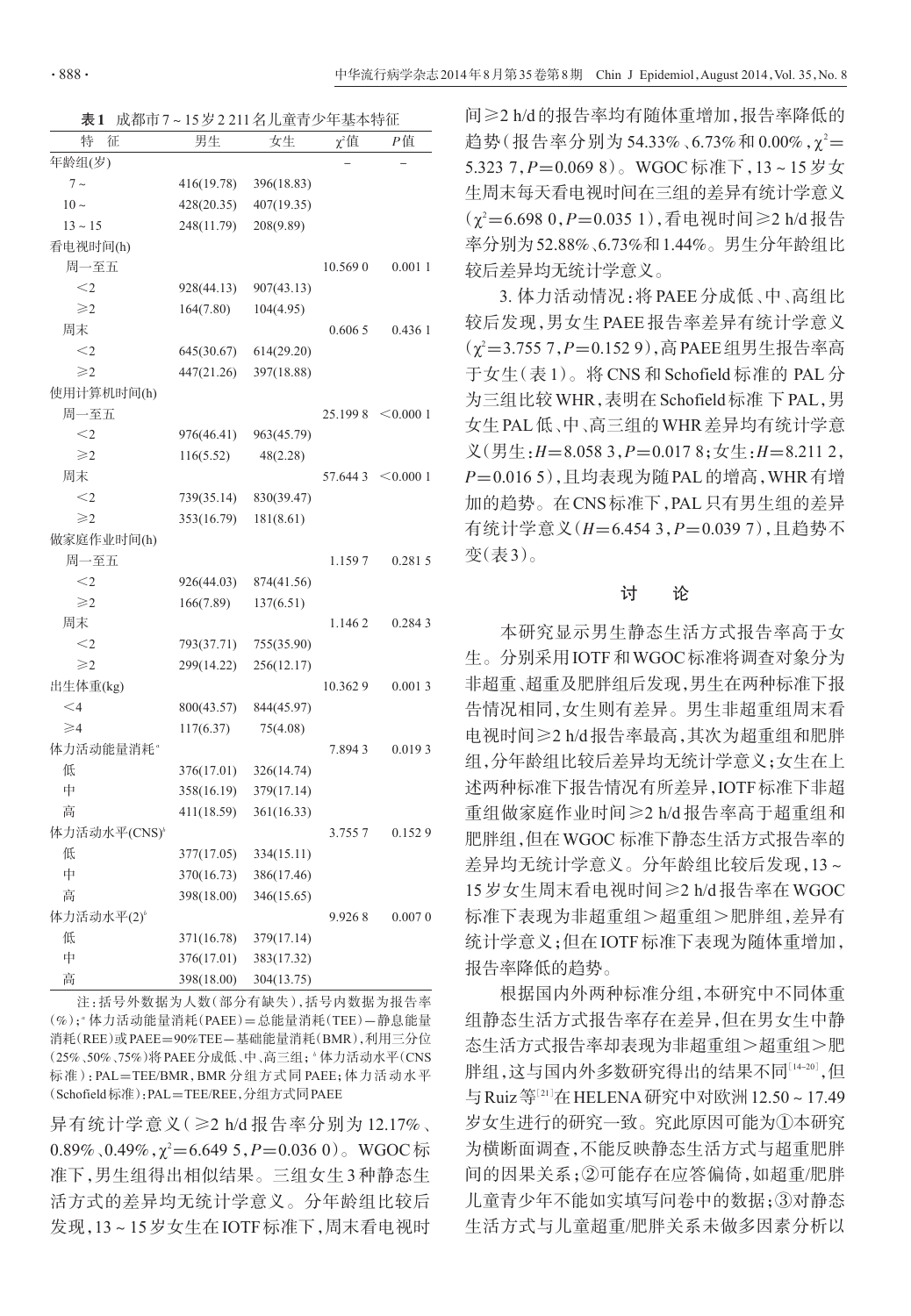表2 成都市7~15岁儿童青少年不同标准下男女生按体重正常、超重和肥胖分组静态生活方式持续时间情况比较

| IOTF标准<br>WGOC标准<br>静态生活方式<br>正常<br>超重<br>肥胖<br>$\chi^2$ 值<br>P值<br>正常<br>超重<br>肥胖<br>$\chi^2$ 值<br>P值<br>看电视时间(h)<br>周一至五<br>0.501 1<br>1.3819<br>0.9024<br>0.6369<br>$<\!\!2$<br>41(3.75)<br>76(6.96)<br>759(69.51)<br>128(11.72)<br>742(67.95) 110(10.07)<br>$\geqslant$ 2<br>137(12.55)<br>23(2.11)<br>4(8.89)<br>133(12.18)<br>21(1.92)<br>10(0.92)<br>周末<br>8.266 5<br>0.0160<br>6.765 6<br>0.0340<br>24(2.20)<br>51(4.67)<br>$<$ 2<br>105(9.62)<br>503(46.06)<br>91(8.33)<br>516(47.25)<br>$\geqslant$ 2<br>46(4.21)<br>380(34.80)<br>21(1.92)<br>372(34.07)<br>40(3.66)<br>35(3.21)<br>使用计算机时间(h)<br>周一至五<br>4.405 5<br>0.1105<br>1.3342<br>0.5132<br>$< \! 2$<br>43(3.94)<br>79(7.23)<br>804(73.63)<br>129(11.81)<br>783(71.70) 114(10.44)<br>$\geqslant$ 2<br>92(8.42)<br>22(2.01)<br>92(8.42)<br>2(0.18)<br>17(1.56)<br>7(0.64)<br>周末<br>0.9586<br>1.280 1<br>0.5273<br>0.0845<br>$<$ 2<br>610(55.86)<br>102(9.34)<br>27(2.47)<br>89(8.15)<br>57(5.22)<br>593(54.30)<br>$\geqslant$<br>286(26.19)<br>49(4.49)<br>18(1.65)<br>282(25.82)<br>42(3.85)<br>29(2.66)<br>做家庭作业时间(h)<br>周一至五<br>1.678 1<br>0.432 1<br>2.6079<br>0.2715<br>$< \! 2$<br>40(3.66)<br>74(6.78)<br>754(69.03)<br>132(12.09)<br>735(67.31)<br>117(10.71)<br>$\geqslant$ 2<br>142(13.00)<br>19(1.74)<br>5(0.46)<br>140(12.82)<br>14(1.28)<br>12(1.10)<br>周末<br>3.322 2<br>0.1899<br>0.7878<br>0.6744 |
|-----------------------------------------------------------------------------------------------------------------------------------------------------------------------------------------------------------------------------------------------------------------------------------------------------------------------------------------------------------------------------------------------------------------------------------------------------------------------------------------------------------------------------------------------------------------------------------------------------------------------------------------------------------------------------------------------------------------------------------------------------------------------------------------------------------------------------------------------------------------------------------------------------------------------------------------------------------------------------------------------------------------------------------------------------------------------------------------------------------------------------------------------------------------------------------------------------------------------------------------------------------------------------------------------------------------------------------------------------------------------------------|
|                                                                                                                                                                                                                                                                                                                                                                                                                                                                                                                                                                                                                                                                                                                                                                                                                                                                                                                                                                                                                                                                                                                                                                                                                                                                                                                                                                                   |
|                                                                                                                                                                                                                                                                                                                                                                                                                                                                                                                                                                                                                                                                                                                                                                                                                                                                                                                                                                                                                                                                                                                                                                                                                                                                                                                                                                                   |
|                                                                                                                                                                                                                                                                                                                                                                                                                                                                                                                                                                                                                                                                                                                                                                                                                                                                                                                                                                                                                                                                                                                                                                                                                                                                                                                                                                                   |
|                                                                                                                                                                                                                                                                                                                                                                                                                                                                                                                                                                                                                                                                                                                                                                                                                                                                                                                                                                                                                                                                                                                                                                                                                                                                                                                                                                                   |
|                                                                                                                                                                                                                                                                                                                                                                                                                                                                                                                                                                                                                                                                                                                                                                                                                                                                                                                                                                                                                                                                                                                                                                                                                                                                                                                                                                                   |
|                                                                                                                                                                                                                                                                                                                                                                                                                                                                                                                                                                                                                                                                                                                                                                                                                                                                                                                                                                                                                                                                                                                                                                                                                                                                                                                                                                                   |
|                                                                                                                                                                                                                                                                                                                                                                                                                                                                                                                                                                                                                                                                                                                                                                                                                                                                                                                                                                                                                                                                                                                                                                                                                                                                                                                                                                                   |
|                                                                                                                                                                                                                                                                                                                                                                                                                                                                                                                                                                                                                                                                                                                                                                                                                                                                                                                                                                                                                                                                                                                                                                                                                                                                                                                                                                                   |
|                                                                                                                                                                                                                                                                                                                                                                                                                                                                                                                                                                                                                                                                                                                                                                                                                                                                                                                                                                                                                                                                                                                                                                                                                                                                                                                                                                                   |
|                                                                                                                                                                                                                                                                                                                                                                                                                                                                                                                                                                                                                                                                                                                                                                                                                                                                                                                                                                                                                                                                                                                                                                                                                                                                                                                                                                                   |
|                                                                                                                                                                                                                                                                                                                                                                                                                                                                                                                                                                                                                                                                                                                                                                                                                                                                                                                                                                                                                                                                                                                                                                                                                                                                                                                                                                                   |
|                                                                                                                                                                                                                                                                                                                                                                                                                                                                                                                                                                                                                                                                                                                                                                                                                                                                                                                                                                                                                                                                                                                                                                                                                                                                                                                                                                                   |
|                                                                                                                                                                                                                                                                                                                                                                                                                                                                                                                                                                                                                                                                                                                                                                                                                                                                                                                                                                                                                                                                                                                                                                                                                                                                                                                                                                                   |
|                                                                                                                                                                                                                                                                                                                                                                                                                                                                                                                                                                                                                                                                                                                                                                                                                                                                                                                                                                                                                                                                                                                                                                                                                                                                                                                                                                                   |
|                                                                                                                                                                                                                                                                                                                                                                                                                                                                                                                                                                                                                                                                                                                                                                                                                                                                                                                                                                                                                                                                                                                                                                                                                                                                                                                                                                                   |
|                                                                                                                                                                                                                                                                                                                                                                                                                                                                                                                                                                                                                                                                                                                                                                                                                                                                                                                                                                                                                                                                                                                                                                                                                                                                                                                                                                                   |
|                                                                                                                                                                                                                                                                                                                                                                                                                                                                                                                                                                                                                                                                                                                                                                                                                                                                                                                                                                                                                                                                                                                                                                                                                                                                                                                                                                                   |
|                                                                                                                                                                                                                                                                                                                                                                                                                                                                                                                                                                                                                                                                                                                                                                                                                                                                                                                                                                                                                                                                                                                                                                                                                                                                                                                                                                                   |
|                                                                                                                                                                                                                                                                                                                                                                                                                                                                                                                                                                                                                                                                                                                                                                                                                                                                                                                                                                                                                                                                                                                                                                                                                                                                                                                                                                                   |
|                                                                                                                                                                                                                                                                                                                                                                                                                                                                                                                                                                                                                                                                                                                                                                                                                                                                                                                                                                                                                                                                                                                                                                                                                                                                                                                                                                                   |
|                                                                                                                                                                                                                                                                                                                                                                                                                                                                                                                                                                                                                                                                                                                                                                                                                                                                                                                                                                                                                                                                                                                                                                                                                                                                                                                                                                                   |
|                                                                                                                                                                                                                                                                                                                                                                                                                                                                                                                                                                                                                                                                                                                                                                                                                                                                                                                                                                                                                                                                                                                                                                                                                                                                                                                                                                                   |
| $< \! 2$<br>35(3.21)<br>62(5.68)<br>657(60.16)<br>101(9.25)<br>640(58.61)<br>91(8.33)                                                                                                                                                                                                                                                                                                                                                                                                                                                                                                                                                                                                                                                                                                                                                                                                                                                                                                                                                                                                                                                                                                                                                                                                                                                                                             |
| $\geqslant$ 2<br>239(21.89)<br>50(4.58)<br>10(0.92)<br>235(21.52)<br>24(2.20)<br>40(3.66)                                                                                                                                                                                                                                                                                                                                                                                                                                                                                                                                                                                                                                                                                                                                                                                                                                                                                                                                                                                                                                                                                                                                                                                                                                                                                         |
| $(n=1033)$<br>女<br>生                                                                                                                                                                                                                                                                                                                                                                                                                                                                                                                                                                                                                                                                                                                                                                                                                                                                                                                                                                                                                                                                                                                                                                                                                                                                                                                                                              |
| IOTF标准<br>WGOC标准<br>静态生活方式                                                                                                                                                                                                                                                                                                                                                                                                                                                                                                                                                                                                                                                                                                                                                                                                                                                                                                                                                                                                                                                                                                                                                                                                                                                                                                                                                        |
| 肥胖<br>$\chi^2$ 值<br>P值<br>正常<br>肥胖<br>$\chi^2$ 值<br>P值<br>正常<br>超重<br>超重                                                                                                                                                                                                                                                                                                                                                                                                                                                                                                                                                                                                                                                                                                                                                                                                                                                                                                                                                                                                                                                                                                                                                                                                                                                                                                          |
| 看电视时间(h)                                                                                                                                                                                                                                                                                                                                                                                                                                                                                                                                                                                                                                                                                                                                                                                                                                                                                                                                                                                                                                                                                                                                                                                                                                                                                                                                                                          |
| 周一至五<br>0.1085<br>0.0940<br>0.9472<br>0.9541                                                                                                                                                                                                                                                                                                                                                                                                                                                                                                                                                                                                                                                                                                                                                                                                                                                                                                                                                                                                                                                                                                                                                                                                                                                                                                                                      |
| $<$ 2<br>19(1.88)<br>774(76.56)<br>114(11.28)<br>774(76.56)<br>87(8.61)<br>46(4.55)                                                                                                                                                                                                                                                                                                                                                                                                                                                                                                                                                                                                                                                                                                                                                                                                                                                                                                                                                                                                                                                                                                                                                                                                                                                                                               |
| $\geqslant$ 2<br>90(8.90)<br>12(1.19)<br>2(0.20)<br>88(8.70)<br>10(0.99)<br>6(0.59)                                                                                                                                                                                                                                                                                                                                                                                                                                                                                                                                                                                                                                                                                                                                                                                                                                                                                                                                                                                                                                                                                                                                                                                                                                                                                               |
| 周末<br>0.0971<br>0.9526<br>3.072 1<br>0.2152                                                                                                                                                                                                                                                                                                                                                                                                                                                                                                                                                                                                                                                                                                                                                                                                                                                                                                                                                                                                                                                                                                                                                                                                                                                                                                                                       |
| $<$ 2<br>526(52.03)<br>75(7.42)<br>13(1.29)<br>530(52.42)<br>33(3.26)<br>51(5.04)                                                                                                                                                                                                                                                                                                                                                                                                                                                                                                                                                                                                                                                                                                                                                                                                                                                                                                                                                                                                                                                                                                                                                                                                                                                                                                 |
| $\geqslant$ 2<br>338(33.43)<br>51(5.04)<br>8(0.79)<br>332(32.84)<br>46(4.55)<br>19(1.88)                                                                                                                                                                                                                                                                                                                                                                                                                                                                                                                                                                                                                                                                                                                                                                                                                                                                                                                                                                                                                                                                                                                                                                                                                                                                                          |
| 使用计算机时间(h)                                                                                                                                                                                                                                                                                                                                                                                                                                                                                                                                                                                                                                                                                                                                                                                                                                                                                                                                                                                                                                                                                                                                                                                                                                                                                                                                                                        |
| 周一至五<br>1.0713<br>0.5853<br>1.3610<br>0.5064                                                                                                                                                                                                                                                                                                                                                                                                                                                                                                                                                                                                                                                                                                                                                                                                                                                                                                                                                                                                                                                                                                                                                                                                                                                                                                                                      |
| $<$ $\!2$<br>822(81.31) 120(11.87)<br>21(2.08)<br>821(81.21)<br>91(9.00)<br>51(5.04)                                                                                                                                                                                                                                                                                                                                                                                                                                                                                                                                                                                                                                                                                                                                                                                                                                                                                                                                                                                                                                                                                                                                                                                                                                                                                              |
| 42(4.15)<br>6(0.59)<br>0(0.00)<br>41(4.06)<br>6(0.59)<br>1(0.10)<br>$\geqslant$                                                                                                                                                                                                                                                                                                                                                                                                                                                                                                                                                                                                                                                                                                                                                                                                                                                                                                                                                                                                                                                                                                                                                                                                                                                                                                   |
| 周末<br>0.8970<br>0.2174<br>0.7249<br>0.6960                                                                                                                                                                                                                                                                                                                                                                                                                                                                                                                                                                                                                                                                                                                                                                                                                                                                                                                                                                                                                                                                                                                                                                                                                                                                                                                                        |
| $<$ 2<br>708(70.03)<br>104(10.29)<br>18(1.78)<br>709(70.13)<br>77(7.62)<br>44(4.35)                                                                                                                                                                                                                                                                                                                                                                                                                                                                                                                                                                                                                                                                                                                                                                                                                                                                                                                                                                                                                                                                                                                                                                                                                                                                                               |
| $\geqslant$ 2<br>156(15.43)<br>22(2.18)<br>3(0.30)<br>153(15.13)<br>20(1.98)<br>8(0.79)                                                                                                                                                                                                                                                                                                                                                                                                                                                                                                                                                                                                                                                                                                                                                                                                                                                                                                                                                                                                                                                                                                                                                                                                                                                                                           |
| 做家庭作业时间(h)                                                                                                                                                                                                                                                                                                                                                                                                                                                                                                                                                                                                                                                                                                                                                                                                                                                                                                                                                                                                                                                                                                                                                                                                                                                                                                                                                                        |
| 周一至五<br>6.649 5<br>0.0360<br>2.6522<br>0.2655                                                                                                                                                                                                                                                                                                                                                                                                                                                                                                                                                                                                                                                                                                                                                                                                                                                                                                                                                                                                                                                                                                                                                                                                                                                                                                                                     |
| $< \! \! 2$<br>741(73.29)<br>117(11.57)<br>16(1.58)<br>89(8.80)<br>741(73.29)<br>44(4.35)                                                                                                                                                                                                                                                                                                                                                                                                                                                                                                                                                                                                                                                                                                                                                                                                                                                                                                                                                                                                                                                                                                                                                                                                                                                                                         |
| $\geqslant$ 2<br>123(12.17)<br>9(0.89)<br>5(0.49)<br>8(0.79)<br>8(0.79)<br>121(11.97)                                                                                                                                                                                                                                                                                                                                                                                                                                                                                                                                                                                                                                                                                                                                                                                                                                                                                                                                                                                                                                                                                                                                                                                                                                                                                             |
| 周末<br>1.4120<br>0.4936<br>0.723 1<br>0.6966                                                                                                                                                                                                                                                                                                                                                                                                                                                                                                                                                                                                                                                                                                                                                                                                                                                                                                                                                                                                                                                                                                                                                                                                                                                                                                                                       |
| $<$ 2<br>644(63.70)<br>93(9.20)<br>18(1.78)<br>654(63.31)<br>71(6.87)<br>40(3.87)                                                                                                                                                                                                                                                                                                                                                                                                                                                                                                                                                                                                                                                                                                                                                                                                                                                                                                                                                                                                                                                                                                                                                                                                                                                                                                 |
| $\geqslant$<br>3(0.30)<br>227(21.97)<br>220(21.76)<br>33(3.26)<br>29(2.81)<br>12(1.16)                                                                                                                                                                                                                                                                                                                                                                                                                                                                                                                                                                                                                                                                                                                                                                                                                                                                                                                                                                                                                                                                                                                                                                                                                                                                                            |
| 注:同表1                                                                                                                                                                                                                                                                                                                                                                                                                                                                                                                                                                                                                                                                                                                                                                                                                                                                                                                                                                                                                                                                                                                                                                                                                                                                                                                                                                             |

|  |  |  | <b>表3</b> 成都市7~15岁儿童青少年男女生按不同体力活动水平分组的WHR比较 |  |
|--|--|--|---------------------------------------------|--|
|--|--|--|---------------------------------------------|--|

| 标准     | 男生 WHR |                                |   |     | $\pm\pm$ WHR |   |                                                                                                                                                                             |   |    |    |
|--------|--------|--------------------------------|---|-----|--------------|---|-----------------------------------------------------------------------------------------------------------------------------------------------------------------------------|---|----|----|
|        | 低      | 巾                              | 高 | H 值 | P佰           | 低 | 口                                                                                                                                                                           | 咼 | H佰 | P信 |
| CNS 标准 |        |                                |   |     |              |   | $0.84(0.80 \sim 0.88)$ $0.85(0.81 \sim 0.88)$ $0.85(0.81 \sim 0.88)$ $6.4543$ $0.0397$ $0.82(0.79 \sim 0.86)$ $0.83(0.80 \sim 0.86)$ $0.83(0.79 \sim 0.87)$ 4.8044 $0.0905$ |   |    |    |
|        |        |                                |   |     |              |   | Schofield标准 0.84(0.80 ~ 0.88) 0.85(0.81 ~ 0.88) 0.85(0.81 ~ 0.90) 8.058 3 0.017 8 0.82(0.79 ~ 0.86) 0.83(0.80 ~ 0.86) 0.83(0.79 ~ 0.87) 8.211 2 0.016 5                     |   |    |    |
|        |        | 注:WHR按三分位(25%、50%、75%)分组为低、中、高 |   |     |              |   |                                                                                                                                                                             |   |    |    |